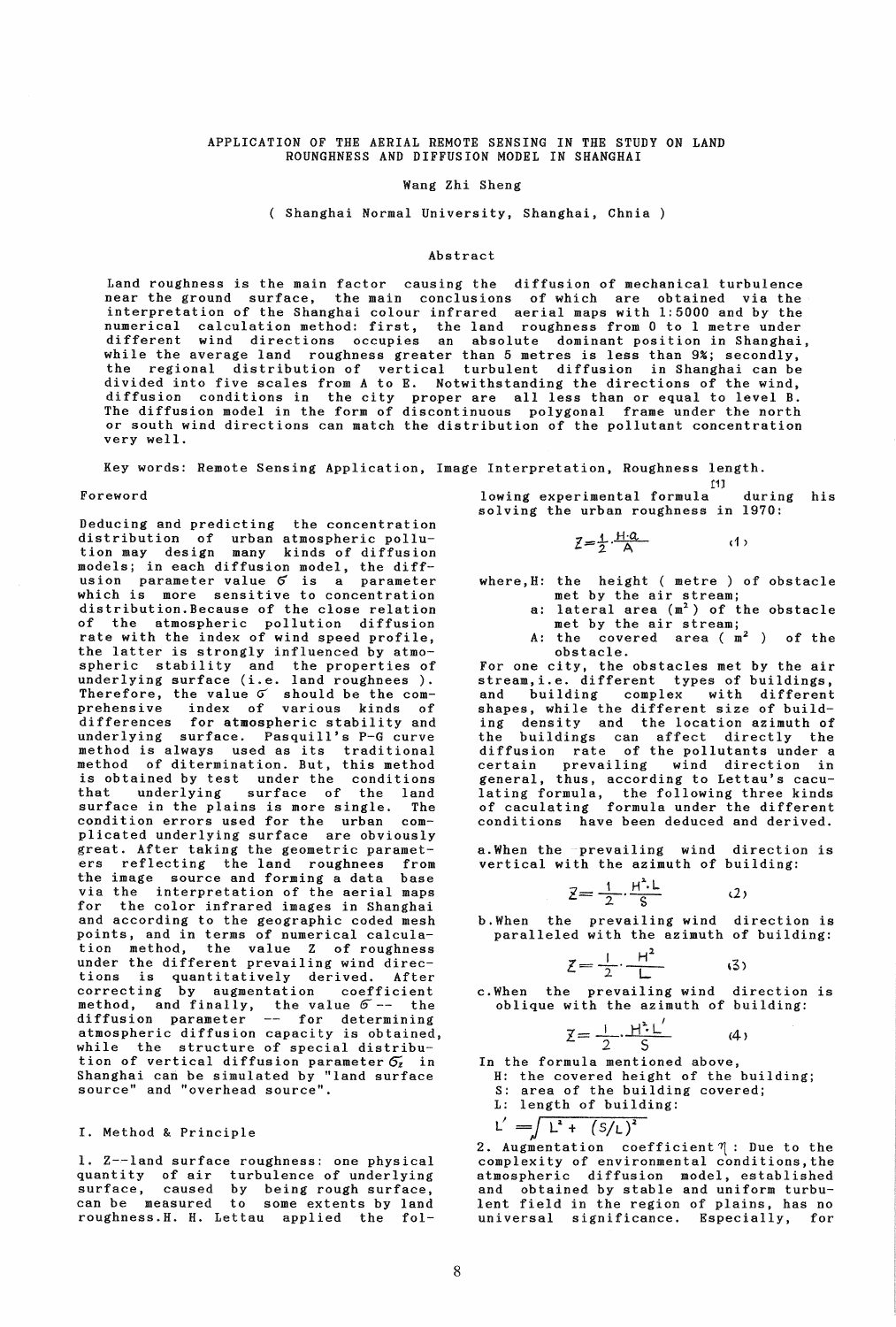the urban region, under the conditions of its underlying surface being complex and multi-changed, there will be more difference in diffusion parameter and that in the region of plains with more single underlying surface. While the difference between the two cases can be reflected in time,i.e. the correction coefficients of atmospheric diffusion parameters---augmentation coefficient  $\eta^{[2]}$ :

where,  $\eta = \frac{G_a}{G_1}$  $\sigma_i$ : representing the diffusion parameter

 $(5)$ 

in the region of plains; representing the diffusion parameter in the urban region;

The analytic equation of augmentation coefficient  $\eta$  is as follows:

$$
\eta = \frac{\int_{\mathcal{G}} H_x - \int_{\mathcal{G}} Z_x}{\int_{\mathcal{G}} H_x - \int_{\mathcal{G}} Z_x} \cdot \left(\frac{Z_x}{Z_x}\right)^{\theta - 1} \quad (6)
$$

where,

- $H_A$ : height(m) of the building at the ground of urban region;
- *Zl:* value (m) of the land roughness in urban region;
- Zo: minimum value(m) of land roughness in urban region;
- 

~: index of atmospheric stability; i=I,2, ... ,n: serial no. of computing mesh points. In the process of quantitizing the augmentation coefficient  $\eta$  , several descriptions are given as follows:

(a) The minimum value Zo of land surface roughness of urban area is identical with 0.03; (b) During calculating  $Z_{\lambda}$  < 0.03m of mesh point, then, 0.03m is taken as the value Z: at that point; (c) Value  $\beta$  is the function of atmospheric stability. Accord-<br>ing to the result observed by Deacon<sup>[3]</sup>, the different atmospheric stabilities have different value a correspondingly, while<br>its correspoding relation is shown in Table 1. (d) The values H for the height of buildings are taken respectively from the following conditions: the first one: type of ground surface source height, i.e. average height of the buildings on each mesh point; the second one is that 50m (constant) is taken as *Hi,* the meaning of which is to consider the land surface overhead source and the height of rising of smoke gas, in general, 50m being Flux layer.

3. Vertical diffusion parameters: In general, the formula for calculating the distribution of maximum falling ground concentration:

$$
6\overline{z} = \frac{H\omega}{2} \qquad (7)
$$

At the maximum falling site, there is an expression formula for Briggs power function in the formula for determining the vertical diffusion parameters  $G_{\overline{z}}$  :

 $\sigma_{\overline{2}}=a\cdot\chi^{\overline{b}}$  (8)

where, X: maximum distance of the falling site; while a,b: coefficent values. Under the different atmospheric stabilities, values a and b in the expression formula for power function of diffusion parameters is correspondingly varied. In the calculation of simulation, we consult in the estimating method of Briggs diffusion parameters and via optimization treatment. Finally, all of the conditions shown in Table 2 are chosen. The equations (7) and (8) are simultaneous, while the maximum falling ground concentration distance X under the conditions of a certain source height and the determined stability can be worked out. The reference for calculation is the distribution conditions of maximum falling ground concentration taking the atmospheric stability as the scale D (neutral state). The quantities of simulation under the other different kinds of stability are obtained by reversely deriving the maximum falling land concentration distance of the scale D with equation (8). based on the calculation result mentioned above, finally,correcting the augmentation coefficients can be realized by means of the equation (5), therefore, obtaining the simulation quantity  $G_{\bar{z}}$  required by analysis:

$$
\widetilde{C_2} = \eta \cdot a \cdot \chi^b = \frac{\int_{\mathcal{B}} H_i - \int_{\mathcal{B}} Z_o}{\int_{\mathcal{B}} H_i - \int_{\mathcal{B}} Z_i} \left(\frac{Z_o}{Z_i}\right)^{\beta - 1} a \cdot \chi^b
$$

II. Data Soure & Processing Method

Based on the information of remote sensing image provided by the image picture (1:5000) of Shanghai color infrared aerial maps in 1988, and via interpretation,

| Scales of Pasquill's atmospheric stability | $\beta$ of stability index |  |  |  |
|--------------------------------------------|----------------------------|--|--|--|
| unstable B                                 | 1.15                       |  |  |  |
| more unstable C                            | 1.10                       |  |  |  |
| neutralizing D                             | 1.00                       |  |  |  |
| stable E                                   | 0.90                       |  |  |  |

Table 1: Table for scales of Pasquill's atmospheric stability corresponding to index  $\beta$ 

| scales of stability | а                       |                         |  |
|---------------------|-------------------------|-------------------------|--|
|                     | 0.127<br>0.105<br>0.093 | 0.964<br>0.826<br>0.788 |  |

Table 2. Expression formula of power function of diffusion parameters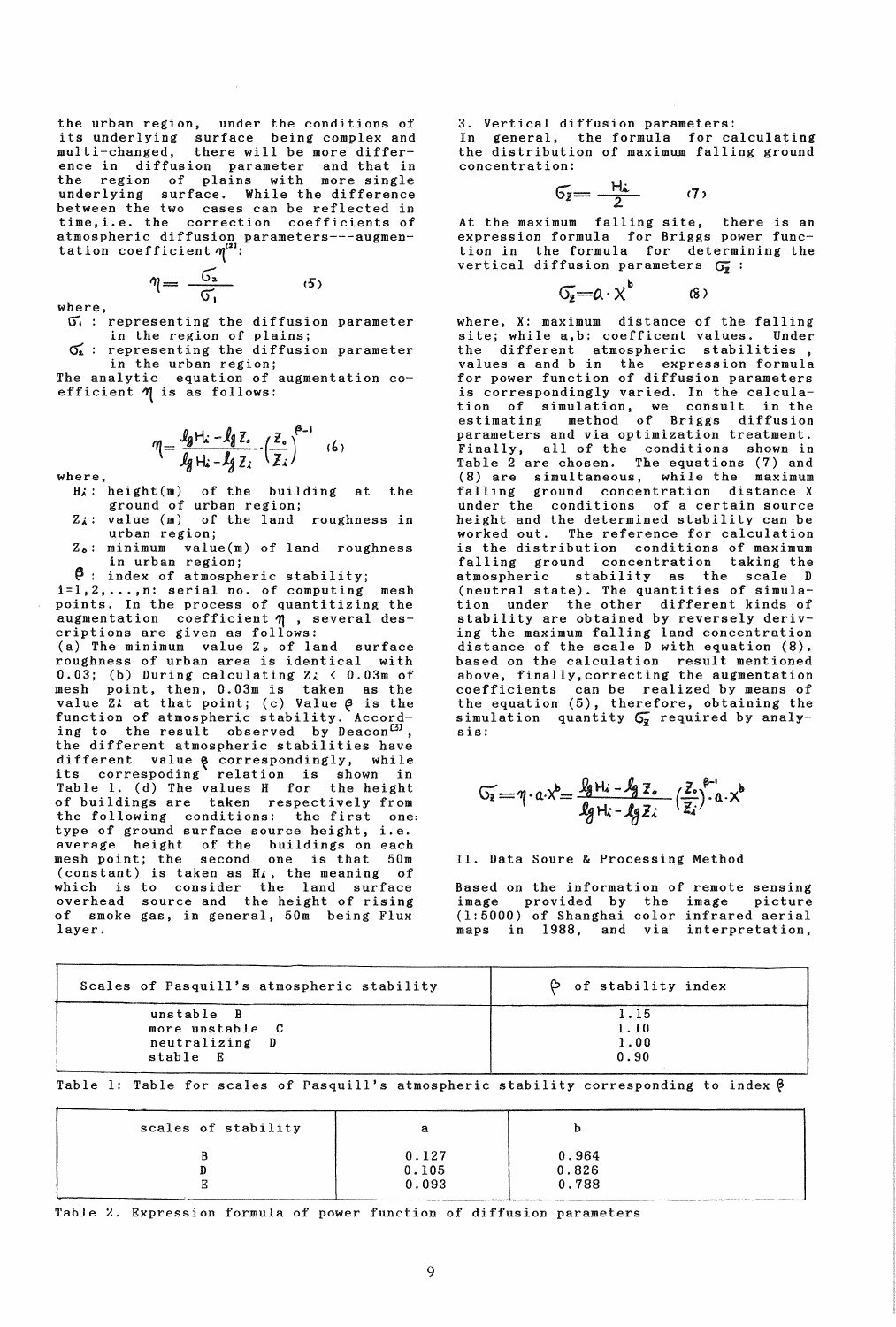Shanghai municipal urban geographic infor-mation database was established, the mesh type being adopted as data format, while the decomposition unit being 50  $x$  50  $(m<sup>2</sup>)$ . In the process of the whole calculation, the following several information were taken from the data base; building area:<br>(s); building length: (L); the location length:  $(L)$ ; the location<br>ng:  $(M)$ ; and the building azimuth building: (M);<br>height: (H). The calcul height: (H). The calculation of roughness<br>Z was directly carried out on the mesh  $\frac{1}{2}$  carried out on the mesh points of  $50 \times 50$  ( $m^2$ ). For the sake of considering the accuracy requirements of atmospheric diffusion and in simulating the augmentation coefficient and diffusion coefficients, the information required by

calculating were taken by taking 250 x 250 ( m2 ) as the average value of simulation units. The total roughness values on 128000 mesh points, as well as the values of augmentation coefficients & diffusion parameters on more than 5000 simulation units have been simulated. The data processing was completed on PC 286 microcomputer, the software being designed by ourselves to<br>carry out man-machinedialog, real-time carry out man-machinedialog, processing and has the functions, such as, consulting words, correcting, renewal, replacement, enhancement with a certain image analysis, picture enlargement and reduction,etc .. Fig.l is the block diagram of the whole process.



Fig. 1. Block diagram for computing atmospheric diffusion conditions

III. Conclusion

1. The result of computation for Shanghai<br>land surface roughness and the urban roughness and the urban roughness reported at home and abroad are same order of magnitude, while the statistical result of its percentage can be shown in Table 3, by which, it is shown that the law of the regional distribution for roughness is clearly affected by the prevailing wind direction.

2. The value of diffusion parameters deri-

ved via augmentation coefficients method is used for simulating the relative difference distribution for the diffusion conditions in the urban spacial region, is more visible and clear.Table 4 is the calculation example. It is confirmed that under the stability of scale D, the value 6 obtained in the urban industrial region is basically same as the value  $\sigma$  derived by the method of determining atmospheric diffusion parameters in terms of raising the scale promu-19ated by Ministry of Urban and Rural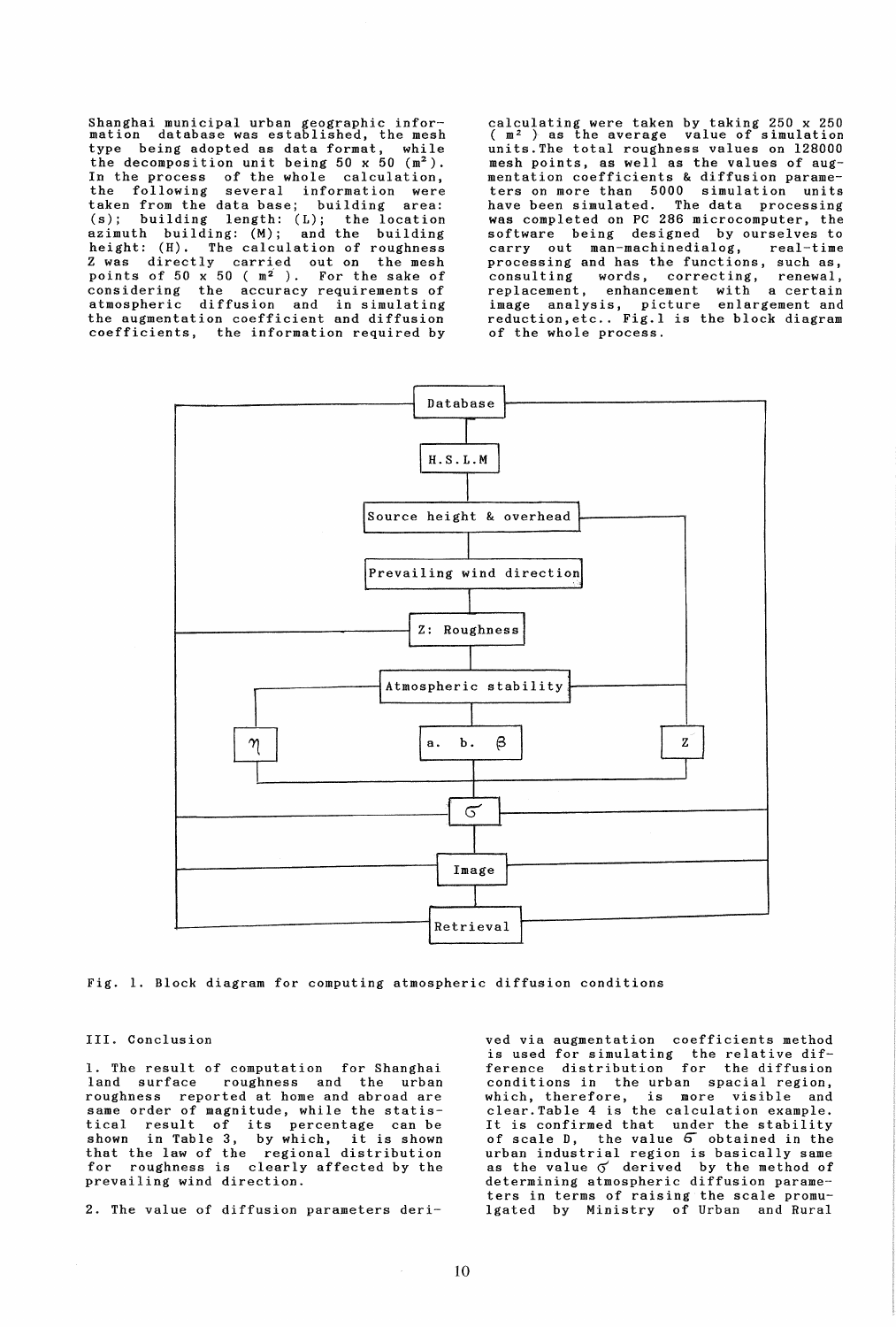Construction and Environmental Protection.

It can be known from the regional distribution features of vertical turbulent<br>diffusion parameters in Shanghai that no matter what winf direction is, all of the diffusion conditions in the city proper<br>belong to " greater than scale B ", thus, forming a kind of lay-out for discontinuous ring type frame(see Fig. 2). The border<br>line is approximately at the juncture of<br>new and old city regions, indicating that new and orderly regions, indicating that<br>the diffusion conditions in the city<br>proper region are worse, in which, the<br>result of the simulation in the direction of N-S is matched better with the concentration distribution of actual measured pollutants.

| $\sqrt{s}$ cale (m) |         |         |         |         |    |       |                                                                                                                          |
|---------------------|---------|---------|---------|---------|----|-------|--------------------------------------------------------------------------------------------------------------------------|
|                     | $0 - 1$ | $1 - 2$ | $2 - 3$ | $3 - 5$ | 5  | total | remarks                                                                                                                  |
| Wind<br>direction   |         |         |         |         |    |       |                                                                                                                          |
| $NE-SW$             | 48      | 22      | 12      | 10      | 8  | 100   | In the power series                                                                                                      |
| $N - S$             | 43      | 22      | 12      | 12      | 11 | 100   | $>5$ , in which, the                                                                                                     |
| $NW-SE$             | 52      | 21      | 10      | 10      | 17 | 100   | roughness of $>10$ ;<br>amounting to 17% in<br>$NE-SW$ ; amounting to<br>18% in N-S; amounting<br>to $20\%$ in $NW-SR$ . |

Table 3. Statistical survey for percentage (f) of various kinds of rounghness in Shanghai

| Measuring<br>point | Stability                                                                                                                                               | Source height: 50 m, and distance for maximum falling<br>ground concentration: 1147.23 m<br>wind direction |          |       |          |         |                                                                              |  |
|--------------------|---------------------------------------------------------------------------------------------------------------------------------------------------------|------------------------------------------------------------------------------------------------------------|----------|-------|----------|---------|------------------------------------------------------------------------------|--|
|                    |                                                                                                                                                         |                                                                                                            |          |       |          |         |                                                                              |  |
|                    |                                                                                                                                                         | $NE-SW$                                                                                                    |          | $N-S$ |          | $NW-SE$ |                                                                              |  |
|                    |                                                                                                                                                         | η                                                                                                          | $\sigma$ | η     | $\sigma$ | η       | $\sigma$                                                                     |  |
| $I170a$ a          | в                                                                                                                                                       | 1.32                                                                                                       | 149.11   | 1.37  | 154.46   | 1.33    | 150.54                                                                       |  |
|                    | D                                                                                                                                                       | 2.63                                                                                                       | 92.90    | 2.79  | 98.63    | 2.67    | 94.44                                                                        |  |
|                    | E                                                                                                                                                       | 3.62                                                                                                       | 86.84    | 3.89  | 93.27    | 3.70    | 88.57                                                                        |  |
| JH27ad             | В                                                                                                                                                       | 1.26                                                                                                       | 142.93   | 1.26  | 142.27   | 1.18    | 133.25                                                                       |  |
|                    | D                                                                                                                                                       | 2.44                                                                                                       | 86-14    | 2.43  | 85.90    | 2.12    | 75.28                                                                        |  |
|                    | E                                                                                                                                                       | 3.31                                                                                                       | 79.29    | 3.50  | 79.02    | 2.80    | 66.97                                                                        |  |
| Remark             | Minidtry, the stability $-$ the value $\sigma$ should be 86.86.<br>The range between values in the table and their errors<br>$(+11.76)$ -- $(+11.78)$ . |                                                                                                            |          |       |          |         | One & half a scale are raised based on the scale D promulgated by the<br>are |  |

Table 4. Example of the value  $\sigma$  under the different wind directions calculated via augmentation coefficients